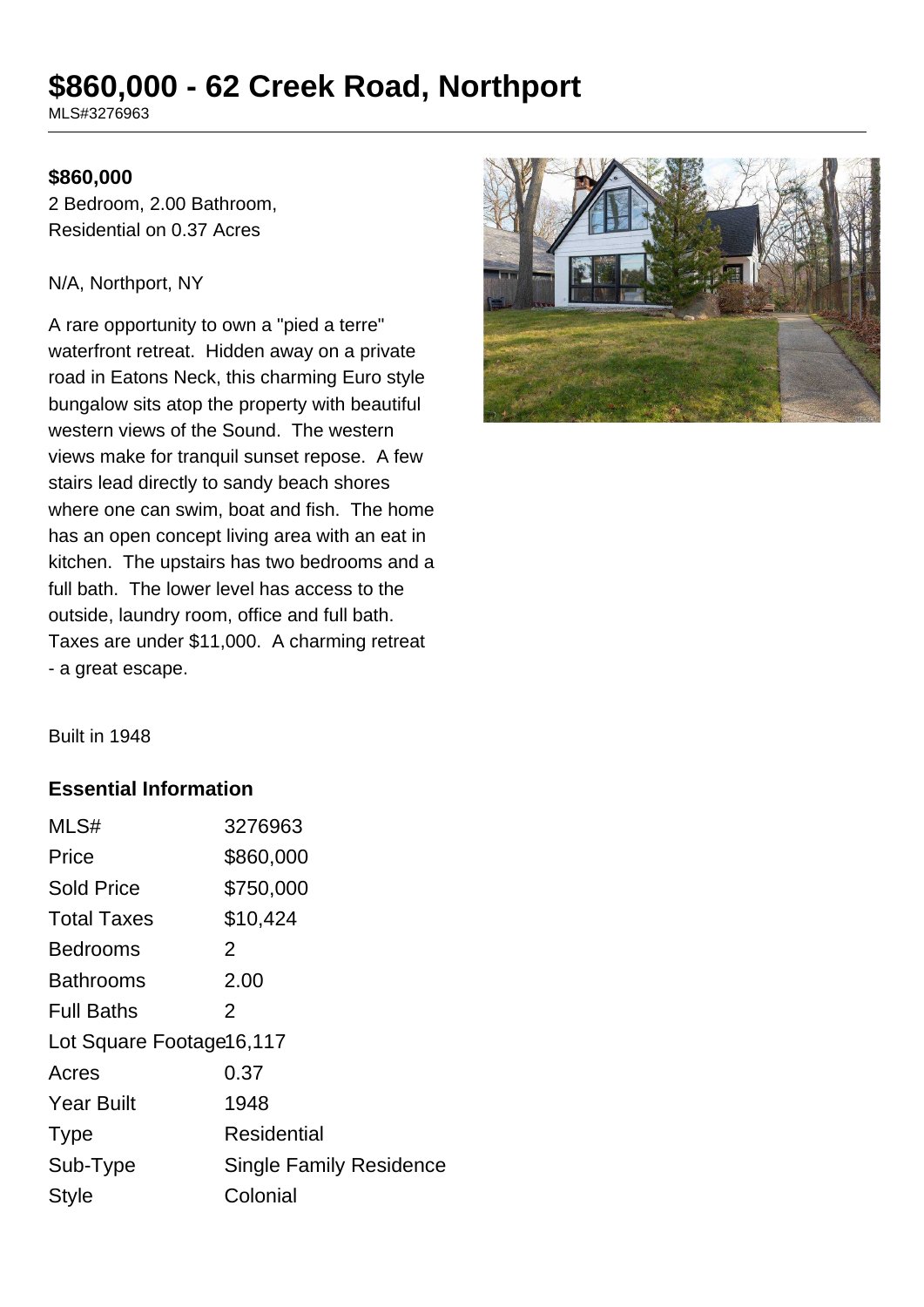### Status Closed

# **Community Information**

| <b>Address</b> | 62 N Creek Road |
|----------------|-----------------|
| Subdivision    | N/A             |
| City           | Northport       |
| County         | <b>Suffolk</b>  |
| <b>State</b>   | NY              |
| Zip Code       | 11768           |

# **Amenities**

| <b>Features</b> | Cul-De-Sec, Private |
|-----------------|---------------------|
| Parking         | Private, Driveway   |
| Garages         | Private, Driveway   |
| Waterfront      | Beach Front, Sound  |

### **Interior**

| <b>Interior Features</b> | Eat-in Kitchen, Formal Dining Room |
|--------------------------|------------------------------------|
| Appliances               | Dishwasher, Dryer, Washer          |
| Heating                  | Oil, Forced Air                    |
| Cooling                  | <b>Central Air</b>                 |
| Fireplace                | Yes                                |
| # of Fireplaces          | 1                                  |
| <b>Has Basement</b>      | Yes                                |
| <b>Basement</b>          | <b>Walk-Out Access</b>             |

### **Exterior**

| Exterior        | <b>Wood Siding</b>  |  |
|-----------------|---------------------|--|
| Lot Description | Cul-De-Sec, Private |  |
| Construction    | Wood Siding         |  |

## **School Information**

| <b>District</b> | <b>Northport</b>                    |
|-----------------|-------------------------------------|
| <b>Middle</b>   | <b>Northport Middle School</b>      |
| High            | <b>Northport Senior High School</b> |

# **Additional Information**

| Date Listed | December 25th, 2020 |
|-------------|---------------------|
| Date Sold   | March 26th, 2021    |